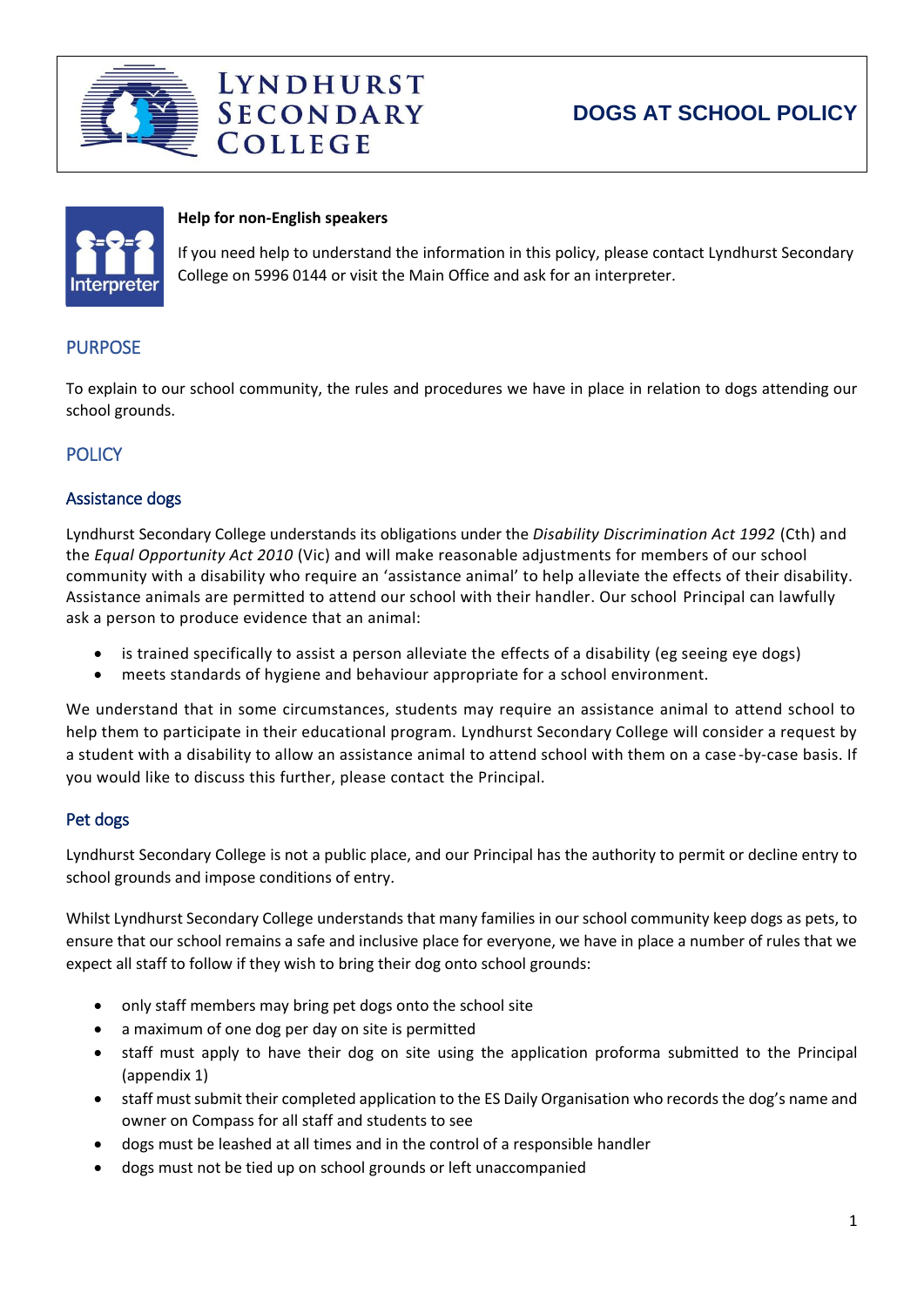- staff are required to undertake a brief training prior to first bringing their dog on site to support safe handling and work with members of the college (appendix 2)
- dogs that exhibit any signs of aggressive behaviour, bark, or jump may be asked to leave

The Principal has the authority to prohibit certain dogs from school grounds or modify this policy to ensure the safety and wellbeing of staff, students and members of our school community at any time.

### Stray dogs

Unaccompanied or stray dogs sighted at our school should be reported immediately to staff in the Main Office who will contact municipal authorities and/or Victoria police for assistance in managing and removing a stray dog from school grounds, and ensure staff and students remain safe at school.

### Opt out

We understand that there may be some families who do not want dogs to work directly with their child. We will communicate our Dogs at Lyndhurst Secondary College policy and give parents/carers the opportunity to notify the school on [lyndhurst.sc@education.vic.gov.au](mailto:lyndhurst.sc@education.vic.gov.au) if they do not wish for their child to work directly with a dog. This shall be recorded as a flag on student Compass profiles.

## **COMMUNICATION**

This policy will be communicated to our school community in the following ways:

- Available publicly on our school's website
- Included in staff induction processes and documentation
- School newsletter
- Student assemblies

## POLICY REVIEW AND APPROVAL

| Policy last reviewed       | October 2021                           |  |
|----------------------------|----------------------------------------|--|
| Consultation               | Presented to School Council 26/10/2021 |  |
|                            | Presented to LCC on 09/11/2021         |  |
| Approved by                | Principal                              |  |
| Next scheduled review date | October 2024                           |  |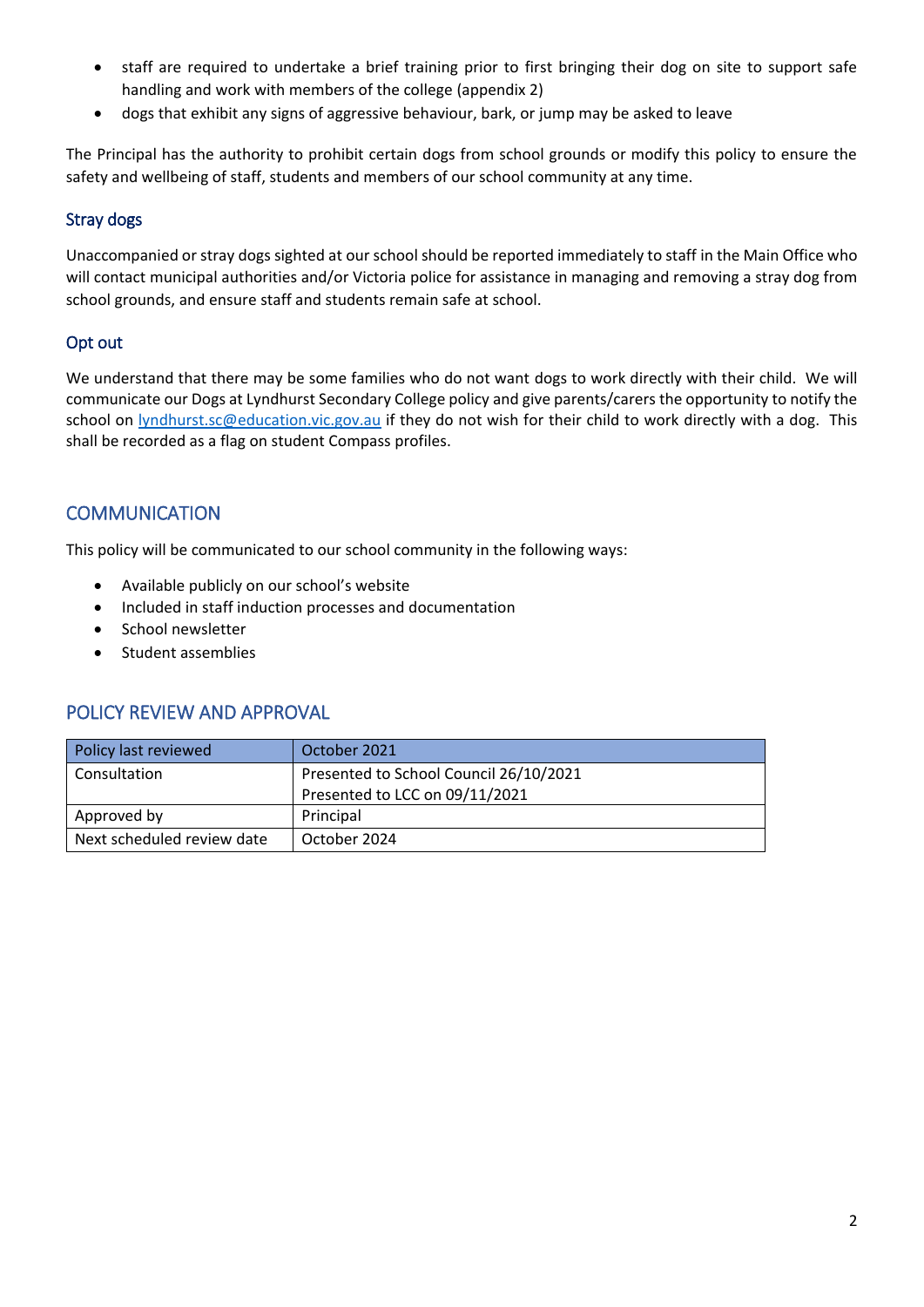# APPENDIX 1: STAFF DOG ON SITE APPLICATION PROFORMA

| <b>Name of staff member</b>                                |                                                                                                                                                                                                                                                                                                                                                                                                                                                                                                                                                                                                                                                                                                                                                                                                                                                                                                                                                                                                                                                                                                                                                                                                                                                                           |  |  |  |
|------------------------------------------------------------|---------------------------------------------------------------------------------------------------------------------------------------------------------------------------------------------------------------------------------------------------------------------------------------------------------------------------------------------------------------------------------------------------------------------------------------------------------------------------------------------------------------------------------------------------------------------------------------------------------------------------------------------------------------------------------------------------------------------------------------------------------------------------------------------------------------------------------------------------------------------------------------------------------------------------------------------------------------------------------------------------------------------------------------------------------------------------------------------------------------------------------------------------------------------------------------------------------------------------------------------------------------------------|--|--|--|
| <b>Staff member code</b>                                   |                                                                                                                                                                                                                                                                                                                                                                                                                                                                                                                                                                                                                                                                                                                                                                                                                                                                                                                                                                                                                                                                                                                                                                                                                                                                           |  |  |  |
| <b>Name of dog</b>                                         | <b>Breed of dog</b>                                                                                                                                                                                                                                                                                                                                                                                                                                                                                                                                                                                                                                                                                                                                                                                                                                                                                                                                                                                                                                                                                                                                                                                                                                                       |  |  |  |
| <b>Proposed date for dog</b><br>on site                    |                                                                                                                                                                                                                                                                                                                                                                                                                                                                                                                                                                                                                                                                                                                                                                                                                                                                                                                                                                                                                                                                                                                                                                                                                                                                           |  |  |  |
| <b>Purpose/rationale for</b><br>bringing dog on site       |                                                                                                                                                                                                                                                                                                                                                                                                                                                                                                                                                                                                                                                                                                                                                                                                                                                                                                                                                                                                                                                                                                                                                                                                                                                                           |  |  |  |
| <b>Conditions of having</b><br>dogs on site                | As a staff member, I understand and agree to the following conditions when my dog<br>is on site at Lyndhurst Secondary College:<br>I attest that my dog has a temperament that is safe and conducive to working<br>$\bullet$<br>with students and other members of the college community<br>I understand that if my dog exhibits any signs of aggressive behaviour, it may<br>$\bullet$<br>lead to a withdrawal of permission to have the dog attend on site<br>I have completed the application proforma and gained Principal approval a<br>$\bullet$<br>minimum of 2 days prior to the dog entering the school site<br>My dog must be leashed at all times<br>$\bullet$<br>My dog must be in the control of a responsible adult or handler at all times<br>$\bullet$<br>I will ensure the dog has sufficient food/water/toilet breaks during the day<br>$\bullet$<br>I will ensure the dog has a quiet place to rest away from students as required<br>$\bullet$<br>I will clean up after my dog as required<br>$\bullet$<br>I will not leave my dog unaccompanied or tied up on school grounds<br>$\bullet$<br>I have undertaken the training session with the Principal or delegate prior to<br>$\bullet$<br>the dog coming on site to support safe handling and work |  |  |  |
| <b>Staff member signature</b><br><b>Principal approval</b> | $\Box$ YES $\Box$ NO                                                                                                                                                                                                                                                                                                                                                                                                                                                                                                                                                                                                                                                                                                                                                                                                                                                                                                                                                                                                                                                                                                                                                                                                                                                      |  |  |  |
| <b>Signature</b>                                           | Date                                                                                                                                                                                                                                                                                                                                                                                                                                                                                                                                                                                                                                                                                                                                                                                                                                                                                                                                                                                                                                                                                                                                                                                                                                                                      |  |  |  |